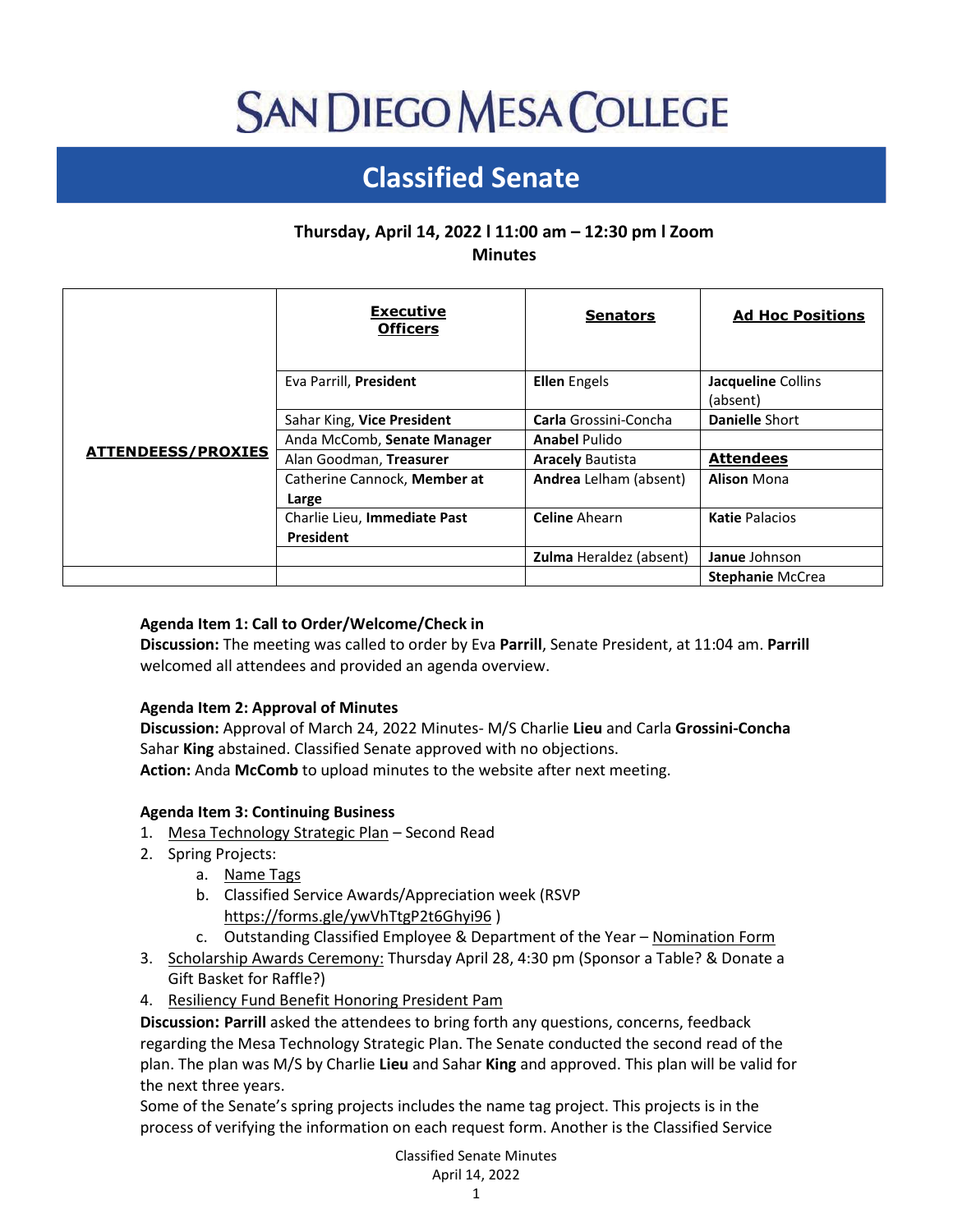Awards and Appreciation Week. Eva **Parrill** sent out a survey to the campus asking for attendance preference. During the Appreciation Week, the Outstanding Classified Employee and Department of the Year award recipients will be announced and celebrated. The scholarship awards ceremony will be at the end of April. The Senate discussed and approved sponsoring a table at the scholarship awards ceremony. Eva **Parrill** announced the winners of the Joyce Skaryak Scholarship: This year we are awarding 4 scholarships to: Carla Grossini-Concha, Alexander Needleman, Ellen Engels, and Thea Lernhardt. Eva **Parrill** asked the Senate to consider options to contribute to the resiliency fund. Further discussion needed. **Presentation Link:** [Mesa Technology Strategic Plan](https://drive.google.com/file/d/1QuBxNUP1iTYgdCkblEXWFL82zrPDB_sk/view) (Second Read) **Action:** Classified Senate to ask colleagues to respond to the survey sent by Parrill. Classified senate to nominate and vote on the Outstanding Classified Employee Voting Form.

#### **Agenda Item 4: New Business**

- 1. [LOFT: Be Part of PL at Mesa](https://drive.google.com/file/d/1VfspX4bL1oO5n1OmbMU6EgToa0neyjrL/view) (Janue **Johnson**, Katie **Palacios**)
- 2. New [Classified Onboarding](https://docs.google.com/document/d/1l9kP7LEa6L2b3Bu7oVzHntJeL3mYE7LtQvly_aywh8E/edit?usp=sharing) Program (Mona **King**)
- 3. Equipment Return[: Share Questions/Concerns/Solutions](https://padlet.com/sdmesaclassifiedsenate/c61psnnm809dm4y9)

**Discussion:** Janue **Johnson** presented on the history of how the LOFT was created, how it evolved, and what it provides today. The idea of the LOFT started in 2014 when Mesa was assigned "HSI" status. The actual LOFT doors opened on 2016. Today, the LOFT support the work of the CEL and its subcommittees CPLC, FPLC, and CAT. CEL has created new goals that align with Mesa 2030 strategic plan and each of the subcommittees have their own goals aligned with the CEL goals and thereby with Mesa 2030. One of the Mesa 2030 goals is to increase participation in PL across the campus and one of the strategies for that is marketing. Within each subcommittee, professional learning is created in the form of ClassiCon, CEER, FIGs, MOST to name a few. Katie **Palacios** presented the FPLC work in terms of programs, events, workshops, etc… The variety of PL is to accommodate the needs of faculty. **Suggestion from the Senate**: How do we expand the variety of PL offered to faculty to include other roles on campus? For example, create a program that is Mesa Inquiry Groups similar to FIGs. **Concern**: Equitable PL across campus in terms of offerings and variety. **Question**: How do we make PL more inclusive as more classified professionals have masters' degrees and would like to learn more on topics that are designed for faculty? **Idea**: Create a professional learning HUB/ Intranet where everyone could go and pick up PL based on interest. Janue **Johnson** said, VRC once implemented can serve as the HUB for PL for the entire campus. **Johnson** added the LOFT also has a survey that is administered every year to learn about the needs of the campus and encouraged everyone to answer this survey as it is open now and has been sent out from the LOFT. The LOFT has also applied for a new classified position to lead ClassiCon. **Suggestion**: To increase participation of classified on committees such as CPLC, supervisor support is key. The support looks like release time for the committee meeting and allowing for time to complete committee work. **Comment**: The value of shared governance needs to apply to all roles on campus, otherwise there will be less support in participating in it for those who must ask for approval to participate. **Question**: Is shared governance really shared if we do not have enough participation? Classified Senate members discussed 9+1 as a solution. **Concern**: If participation is required, it may solve an issue for some, but it can create issues for others. Sahar **King** provided an overview of th[e New Classified Onboarding Program.](https://docs.google.com/document/d/1l9kP7LEa6L2b3Bu7oVzHntJeL3mYE7LtQvly_aywh8E/edit?usp=sharing) This program will begin in the Fall 2022 and it is meant to support classified professional with the resources needed to be successful at their job. This will enable classified professionals to feel connected to the campus from the beginning of their career at Mesa. Some course offering will be attached to this program pending approval. At this point VPs have reviewed, and it is pending further approval and securing long term funding.